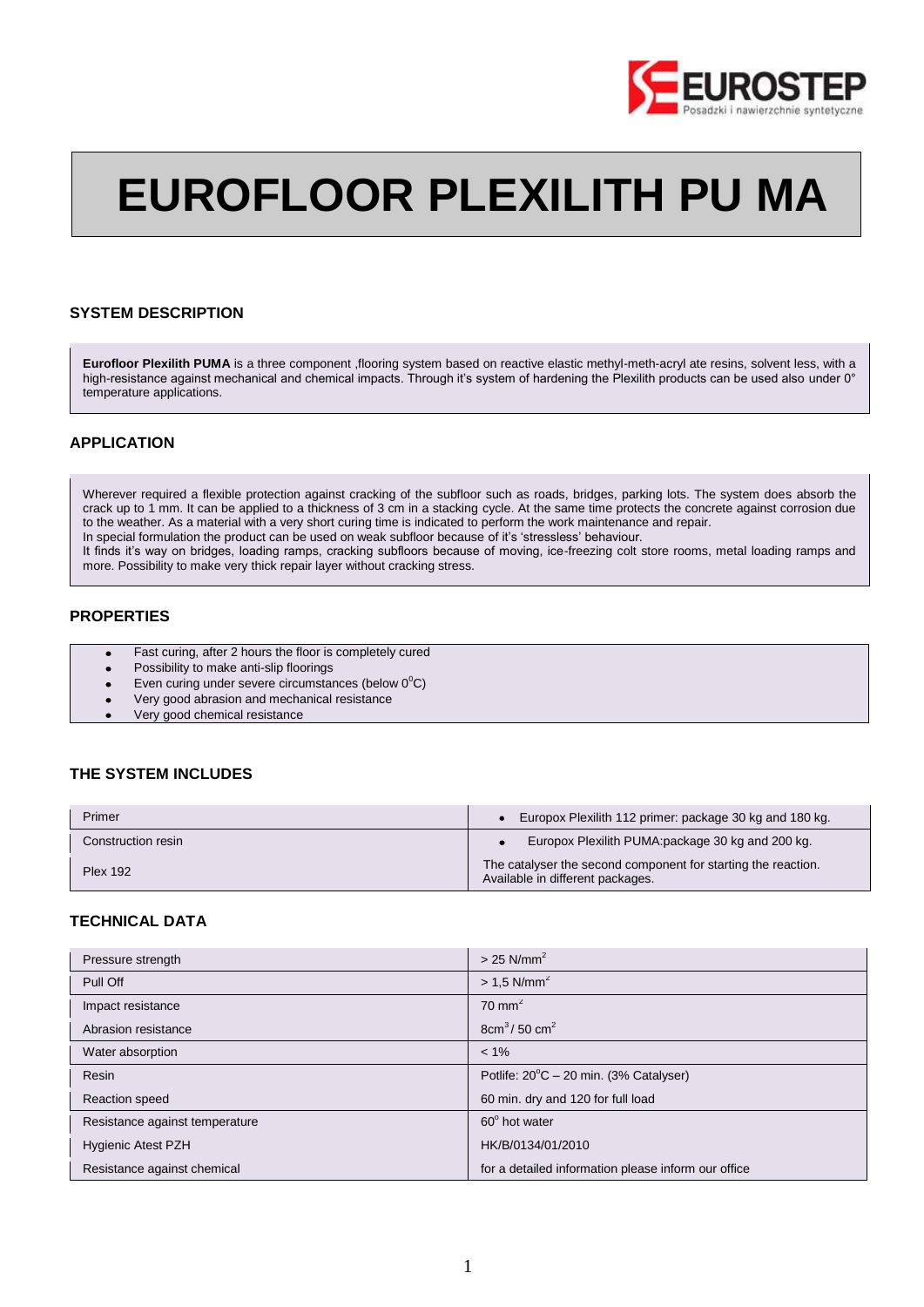

| <b>THICKNESS</b> | <b>PRIMER</b>                              | <b>BROADCAST</b>                                  | <b>CONSTRUCTION</b>               | <b>FILLER</b>                               | <b>BROADCAST</b>                | <b>TOPCOAT</b>                          |
|------------------|--------------------------------------------|---------------------------------------------------|-----------------------------------|---------------------------------------------|---------------------------------|-----------------------------------------|
| 6 mm             | <b>Plexilith 112</b><br>primer $0,35kg/m2$ | Quartz<br>$0,8-1,2$ mm<br>$0,6$ kg/m <sup>2</sup> | <b>Plex PUMA</b><br>3,0 kg/ $m^2$ | <b>Quartz Mix</b><br>10,5 kg/m <sup>2</sup> | Quartz<br>$3$ kg/m <sup>2</sup> | <b>Plex 168</b><br>$0,8 \text{ kg/m}^2$ |
| $10 \text{ mm}$  | <b>Plexilith 112</b><br>primer $0,35kg/m2$ | Quartz<br>$0,8-1,2$ mm<br>$0,6$ kg/m <sup>2</sup> | <b>Plex PUMA</b><br>3,0 kg/ $m^2$ | <b>Quartz Mix</b><br>20,5 kg/m <sup>2</sup> | Quartz<br>$3$ kg/m <sup>2</sup> | <b>Plex 168</b><br>$0,8 \text{ kg/m}^2$ |

# **SYSTEM EUROFLOOR PLEXILITH PU MA (10 mm)**

# **APPLICATION**

## **SUBSTRATE PREPARATION**

New substrate should be clean, well-connected and not crumble and older than 28 days . The moisture content should be no more than 4%. If necessary, it should be prepared by shot blasting machine to remove laitance and dirt connected with the subfloor. The concrete should have high strength (min. concrete B25 checked using the "pull off"> 1.5 Mpa) and be free of contaminants such as: grease, oil, dirt, etc. Older concrete substrates must be prepared mechanically using abrasive blast cleaning, scarifying or grinding equipment to remove cement laitance and achieve an open textured surface. Weak concrete must be removed and surface defects such as blowholes and voids must be fully exposed. Repairs to the substrate, filling of blowholes/voids and surface levelling must be carried with material of the same kind. High spots must be removed by e.g. scarifying or grinding. All dust, loose and friable material must be completely removed from all surfaces before application of the product, preferably by brush and/or vacuum.

## **APPLICATION CONDITIONS**

Material should not be applied on the substrate where the temperature is less than or equal to the dew point temperature.

# **MIXING THE MATERIALS**

The material consists of Tyree components capable of reacting. Before pouring the ingredients must be thoroughly mixed together with maintaining prescribed mixing relations, which have a very large impact on the final product. The individual components are supplied in an amount mutually adapted. When pouring the ingredients to mix to completely empty the containers. When processing the contents of the package, be sure to weigh ingredients while maintaining specified proportions. When mixing, use the appropriate mixers driven the speed drills. 400/min. Do not heat up the materials which accelerates the curing reaction and shorten the life of the mixture. All ingredients to mix about 2-3 min. Streaks indicates inadequate mixing. After mixing, the mass is ready to install.

#### LAYER 1

Primer PLEXILITH 112 must be applied with a nylon roller. It is recommended to broadcast the primer with quartz to attempt a better adhesion on the construction coat.

LAYER 2

- Construction coat PLEXILITH PUMA resin with mixed filler, should be evenly applied to the substrate using a tooth rake with height adjustable legs. After smoothing , quartz is broadcasted in the fresh floor.

### LAYER 3

After hardening the topcoat is applied using a squeegee.

## **EXPANSION JOINTS**

Existing construction joints must be labelled before laying **Eurofloor PLEXILITH PUMA** and return after the cured floor if they expected to be active.

## **FLOOR CARE**

The floor must be cleaned frequently and regularly to prevent the build-up of dirt on the surface. It is recommended to use Alkaline detergent dissolved in water. For more information how to clean Plexilith floor please ask for the information at our office.